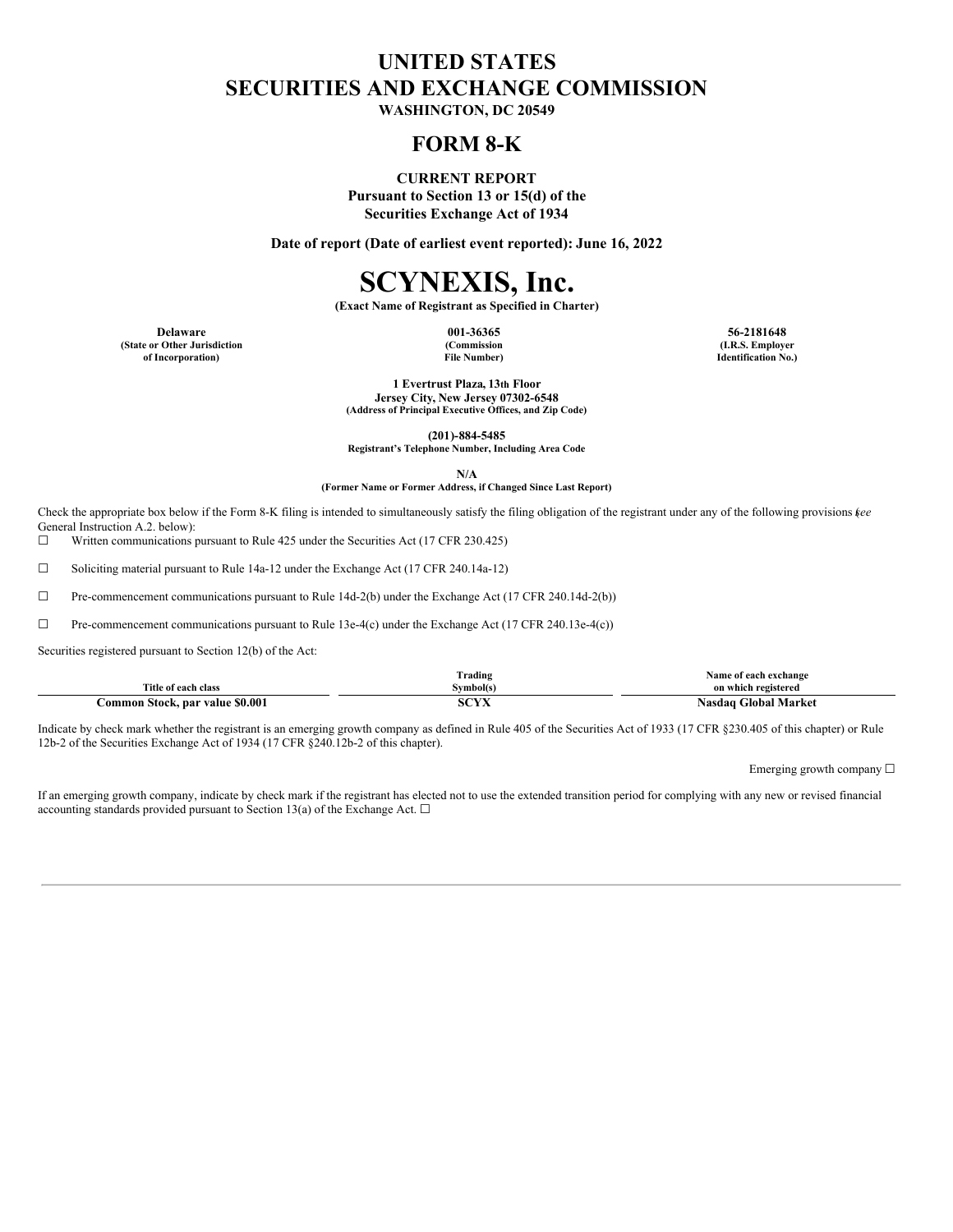#### **Item 5.07. Submission of Matters to a Vote of Security Holders.**

On June 16, 2022, SCYNEXIS, Inc. held its 2022 Annual Meeting of Stockholders. The following is a brief description of each matter voted upon at the Annual Meeting, as well as the final tally of the number of votes cast: (a) for or withheld with respect to the election of directors; (b) for, against or abstain for the ratification of the appointment of Deloitte & Touch LLP as SCYNEXIS's independent registered public accounting firm for the fiscal year ending December 31, 2022, (c) for, against or abstain for the advisory approval of the executive compensation as disclosed in SCYNEXIS's proxy statement, filed with the Securities and Exchange Commission on May 12, 2022 (the "Proxy Statement"); and (d) for, against or abstain for the approval of an amendment to SCYNEXIS's Amended and Restated Certificate of Incorporation to increase the number of authorized shares of common stock from 100,000,000 to 150,000,000. Broker non-votes are also reported. A more complete description of each matter is set forth in the Proxy Statement.

Proposal 1: Each of the seven directors proposed by SCYNEXIS for re-election was elected to serve until SCYNEXIS's 2023 Annual Meeting of Stockholders or until his or her respective successor has been elected and qualified. The tabulation of votes on this matter was as follows:

|                         |           |           | <b>Broker</b> |
|-------------------------|-----------|-----------|---------------|
|                         | For       | Withheld  | Non-Votes     |
| Armando Anido           | 7,554,256 | 2,360,642 | 6,910,927     |
| Steven C. Gilman, Ph.D. | 9,035,106 | 879,792   | 6,910,927     |
| Ann F. Hanham, Ph.D.    | 8,846,135 | 1,068,763 | 6,910,927     |
| David Hastings          | 7,310,239 | 2,604,659 | 6.910.927     |
| Guy Macdonald           | 9,097,236 | 817,662   | 6,910,927     |
| Marco Taglietti, M.D.   | 9,014,036 | 900,862   | 6,910,927     |
| Philippe Tinmouth       | 9,105,494 | 809,404   | 6,910,927     |

Proposal 2: The appointment of Deloitte & Touch LLP as SCYNEXIS's independent registered public accounting firm for the fiscal year ending December 31, 2022, was ratified. The tabulation of votes on this matter was as follows:

|           |         |        | Broker                   |
|-----------|---------|--------|--------------------------|
| $F_{or}$  | gainst  | bstain | Non-Votes                |
| 6.402.671 | 303,799 | 29,355 | $\overline{\phantom{a}}$ |

Proposal 3: The executive compensation, as disclosed in the Proxy Statement, was approved. The tabulation of votes on this matter was as follows: